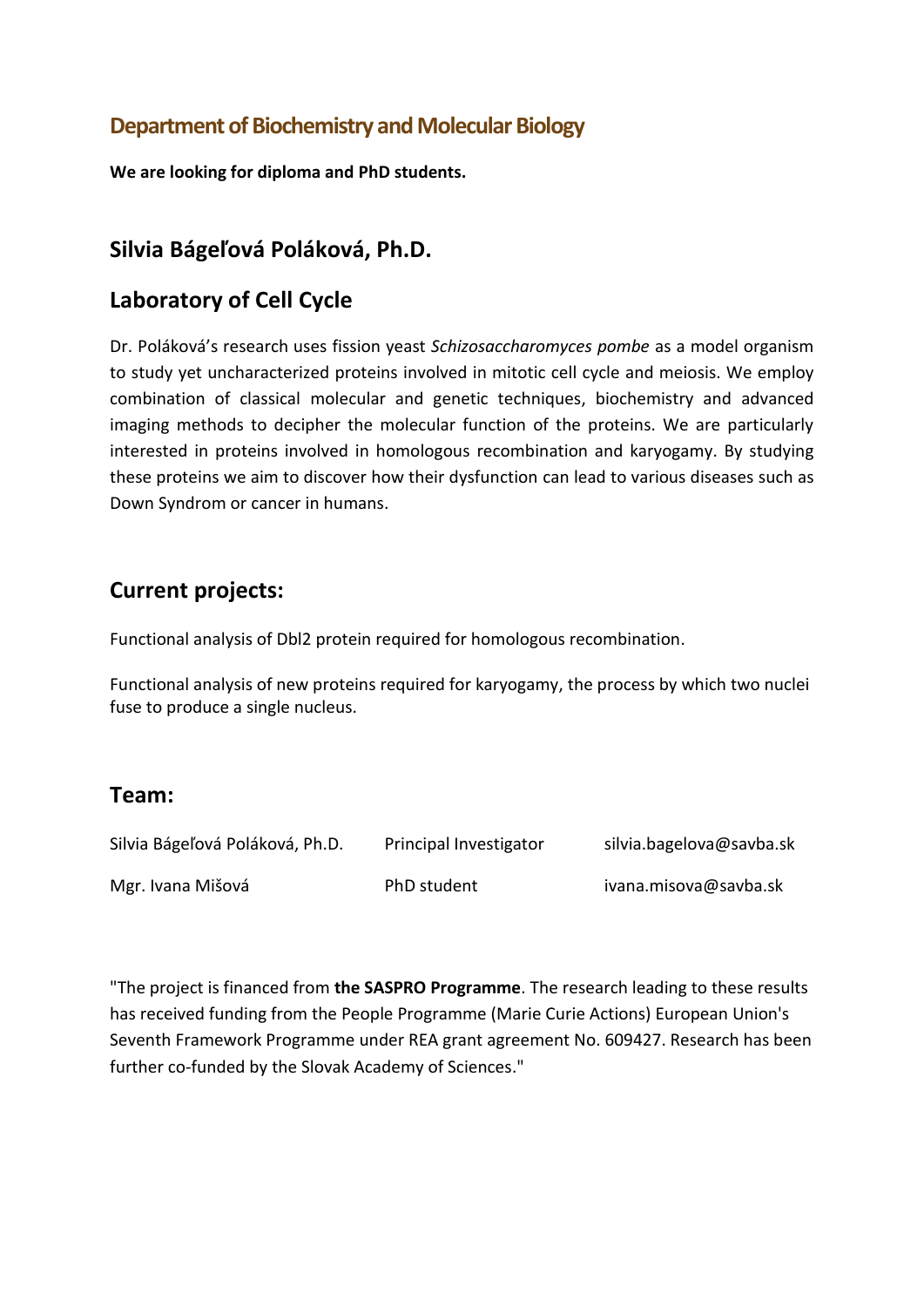## **Research images:**



**Figure 1.** *Dbl2Δ* **mutant is unable to segregate chromosomes during meiosis.** A wild-type strain and *dbl2Δ* mutant were plated on sporulation plates and meiosis was analyzed by livecell imaging. The SPBs (spindle pole bodies) and chromosomes were observed via endogenously tagged Pcp1-GFP and Hht1-mRFP, respectively. Numbers below the images represent time, in minutes, elapsed since filming began at the end of the horsetail stage. Prophase, meiosis I and meiosis II are indicated.



#### **Figure 2. The failure to segregate chromosomes in the absence of Dbl2 correlates with persistent Rad51 foci.**

Cells were mated on sporulation agar and at  $10 - 17$  hr fixed and immunostained for tubulin and Rad51; DNA was visualized by Hoechst staining. Representative images show that Rad51 foci persisted in metaphase I in *dbl2* mutant cells but not in wild type.